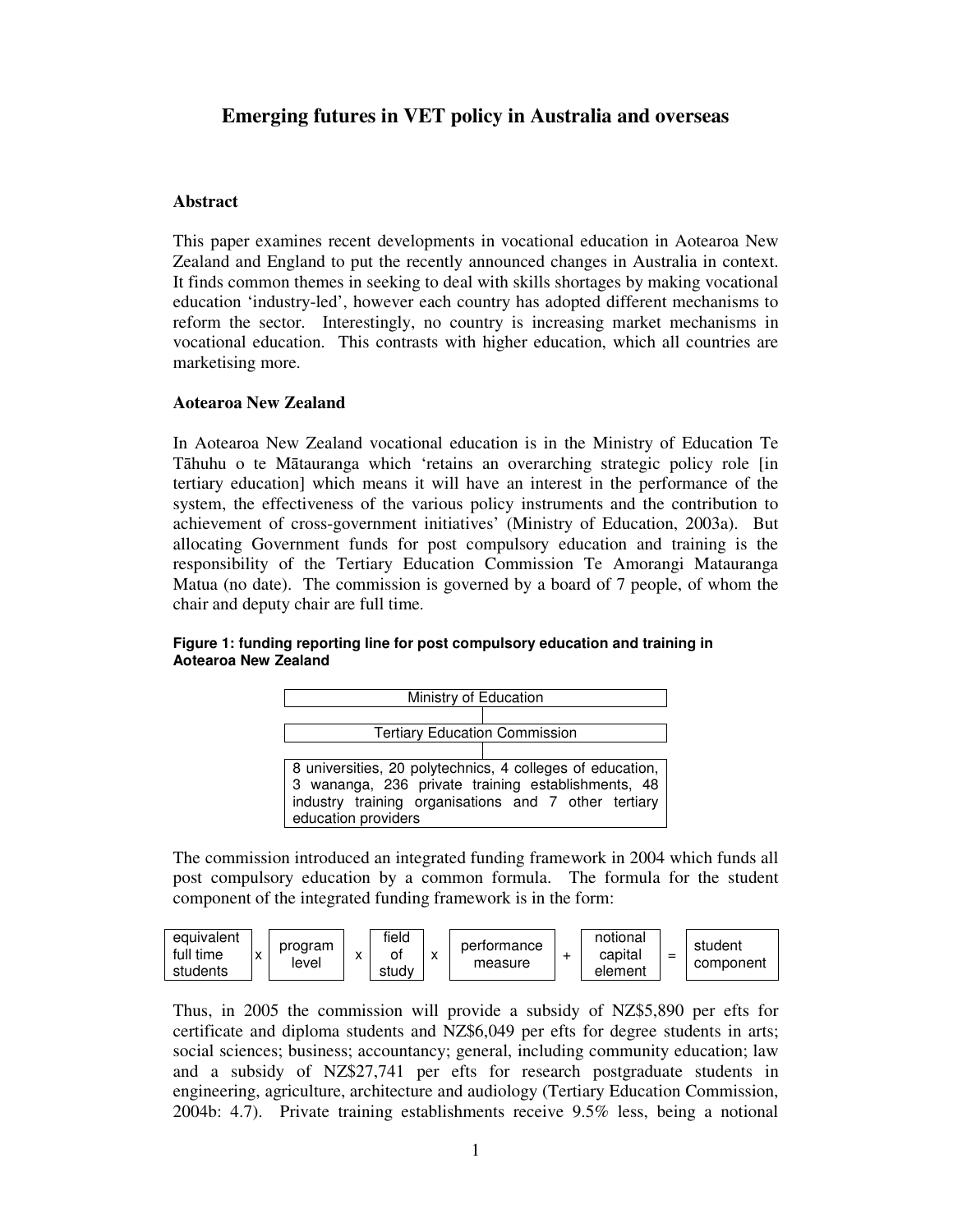allocation for capital facilities which private providers are expected to provide (and retain) themselves (Ministry of Education/Tertiary Education Commission, 2003: 6).

The performance measure will be implemented in 2006. This will make from 3% to 5% of funding contingent upon achieving a satisfactory successful course completions rate, course retention rate and satisfactory results in a survey of student opinion (Ministry of Education, 2004). Government funding is conditional upon institutions not exceeding the fee/course costs maxima, which in 2005 are from NZ\$3,998 for arts, social sciences and general fields of study to NZ\$10,250 for dentistry, veterinary science and medicine (Tertiary Education Commission, 2004b: 4.8). The Government provides scholarships and income-contingent student loans for tuition fees, study costs and living costs.

The Aotearoa New Zealand Government also funds industry training providers for on and off-job training; funding for 'modern apprenticeships' – work-based, mentored industry training; and a variety of funding for foundation education including adult literacy and labour force participation (Ministry of Education, 2002a: 18).

Accreditation of providers and programs is the responsibility of the New Zealand Qualifications Authority which is also responsible for quality assurance and administering the national qualifications framework. Universities are self-accrediting and the qualifications authority has delegated responsibility for approving and accrediting sub bachelor polytechnic programs to the Association of Polytechnics in New Zealand and sub bachelor education programs to the Association of Colleges of Education in New Zealand (Ministry of Education, 2002a: 147).

Unit standards and national qualifications for each industry or industry sector are developed and maintained by some 46 industry training organisations which covering most industries, including manufacturing, trade training, services and emerging industries. Industry training organisations also moderate assessment of training within their industry against national standards and facilitate on-job training as well as contracting training providers to offer complementary off-job training and programs leading to recognised qualifications (Ministry of Education, 2002a: 125).

#### **Figure 2: accreditation reporting line for post compulsory education and training in Aotearoa New Zealand**

| New Zealand Qualifications Authority                                                                                                   |  |                                                                                                                                                      |  | 46 industry training organisations |  |  |                |  |  |                                                |  |  |
|----------------------------------------------------------------------------------------------------------------------------------------|--|------------------------------------------------------------------------------------------------------------------------------------------------------|--|------------------------------------|--|--|----------------|--|--|------------------------------------------------|--|--|
|                                                                                                                                        |  |                                                                                                                                                      |  |                                    |  |  |                |  |  |                                                |  |  |
| Universities,<br>Association of<br>Polytechnics in New<br>Zealand, Association<br>of Colleges of<br><b>Education in New</b><br>Zealand |  | Non delegated approvals<br>Wananga, private training<br>establishments, industry<br>training organisations,<br>other tertiary education<br>providers |  |                                    |  |  | qualifications |  |  | Establish standards and<br>Moderate assessment |  |  |

#### **Formal education and training Industry training**

The current Government has slowed and to some extent reversed the marketised expansion of tertiary education introduced by the previous Government. One of the Government's main current issues is thus to replace uncoordinated competition and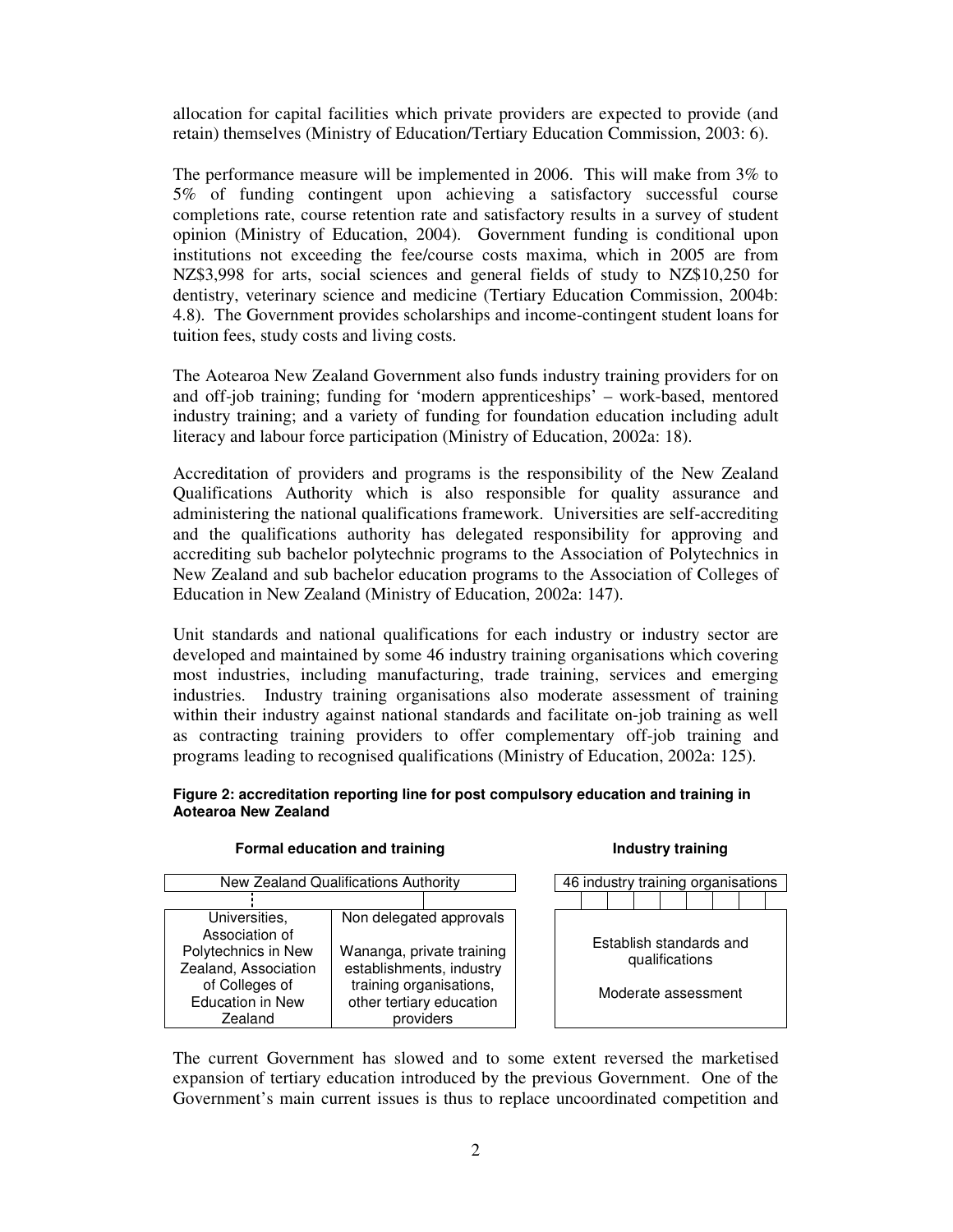'unnecessary duplication' with greater collaboration and rationalisation between institutions (Ministry of Education, 2002b: 19). It is doing this and seeking greater institutional differentiation and specialisation by agreeing with each institution its charter or broad scope of its activities that would be funded by the Government and its profile or programs and activities over the forthcoming triennium (Tertiary Education Advisory Commission, 2001: x). The Government wants universities to relinquish most of their sub degree programs (most of which are offered by Auckland University of Technology which was previously a polytechnic and was designated a university only in 2000) and expand their postgraduate programs. The Government wants polytechnics to concentrate on offering applied, vocationally-orientated sub degree programs and on a regional rather than national role (Tertiary Education Commission, 2004: 17).

The Government's current issues in industry training are the quality of some industry training organisations, the fragmentation of effort and patchy coverage of the 48 industry training organisations, and planning for future training needs as well as responding to current demands. Interestingly, the Government is giving firms more discretion to choose their industry training organisation. The Government has also amended the *Tertiary Education Reform Act* to allow an industry to impose a training levy (Ministry of Education, 2003c: 46).

## **England**

In England the Department for Education and Skills is responsible for vocational education. But funding and planning education and training specifically for over 16 year-olds in England is the responsibility of the Learning and Skills Council. The council has 15 members including representatives of employers, trades unions, colleges and community groups (Learning and Skills Council, no date). The national council has established 47 local learning and skills councils. Each local council produces an annual plan that identifies regional and local learning and skills needs, and outlines how the council will address these and contribute to national targets (Learning and Skills Council, 2004: 14). However, some employer groups bypass the local councils and make arrangements with the national council (Learning and Skills Council, 2004: 15).



#### **Figure 3: funding reporting line for post compulsory education and training in England**

While the local learning and skills councils determine what programs should be offered by the providers in their region, providers are funded directly from the national council. The national council allocates funding by a formula which assumes that 25% of funding will be from tuition fees or tuition fee remissions for students under 19 years, and for students of any age in a basic skills qualification or who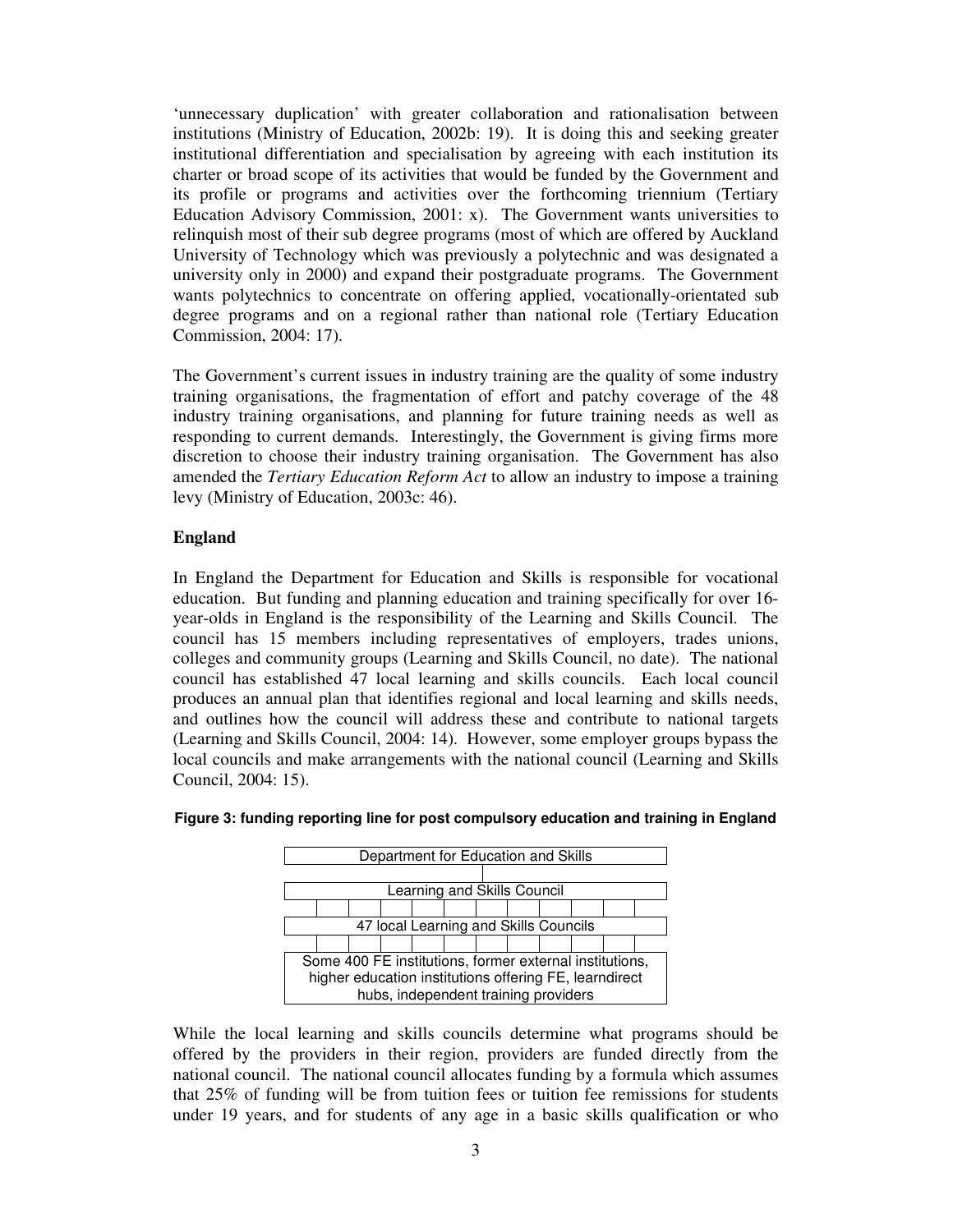receive Government income support. 10% of funds are allocated for student achievement, mainly completing their program. The national base rate is multiplied by a weighting for each program, extra funding for disadvantaged students, extra funding for providers in London which face higher costs, and a performance factor. The performance factor is allocated for a college's progress in meeting its 3-year development plan, its inspection report, and better than average student success rates (Learning and Skills Council, 2003: 4).



**Figure 4: further education funding formula for England**

Source: Learning and Skills Council (2004: 26) figure 1: key elements of the formula.

The Government has established a Sector Skills Development Agency headed by a business leader and governed by an 'employer-led' board. The agency funds, supports and champions a new UK-wide network of 'influential employer-led' sector skills councils. There are currently 19 councils licensed or recommended for licence in areas such as chemicals and petroleum; construction; financial services; hospitality and tourism; IT and telecommunications; and science, engineering and manufacturing technologies. The agency is supporting a further 6 aspirant councils in areas such as central government; creative and cultural industries; lifelong learning; and process and manufacturing industries.

The Government hopes that sector skills councils will give employers responsibility for meeting their sector's skills and business needs; in return they receive substantial public funding. The Government intends councils 'to exert strong influence throughout the system to help shape the supply of relevant training and skills and to raise employer commitment to skills'. This will be done through sector skills agreements which will identify skill and productivity needs and state the action the sector skills council will take to meet those needs 'and how they will collaborate with providers of education and training so that skills demand can directly shape the nature of supply.' Agreements are to concentrate on national sector issues, although the Sector Skills Development Agency expects some regional and local variation in delivery.

| Sector Skills Development Agency         |  |  |  |                                     |  |  |  |  |  |  |
|------------------------------------------|--|--|--|-------------------------------------|--|--|--|--|--|--|
|                                          |  |  |  |                                     |  |  |  |  |  |  |
| Sector skills councils                   |  |  |  |                                     |  |  |  |  |  |  |
| which make sector skills agreements with |  |  |  |                                     |  |  |  |  |  |  |
|                                          |  |  |  |                                     |  |  |  |  |  |  |
|                                          |  |  |  | providers of education and training |  |  |  |  |  |  |

#### **Figure 5: industry training policy in the UK**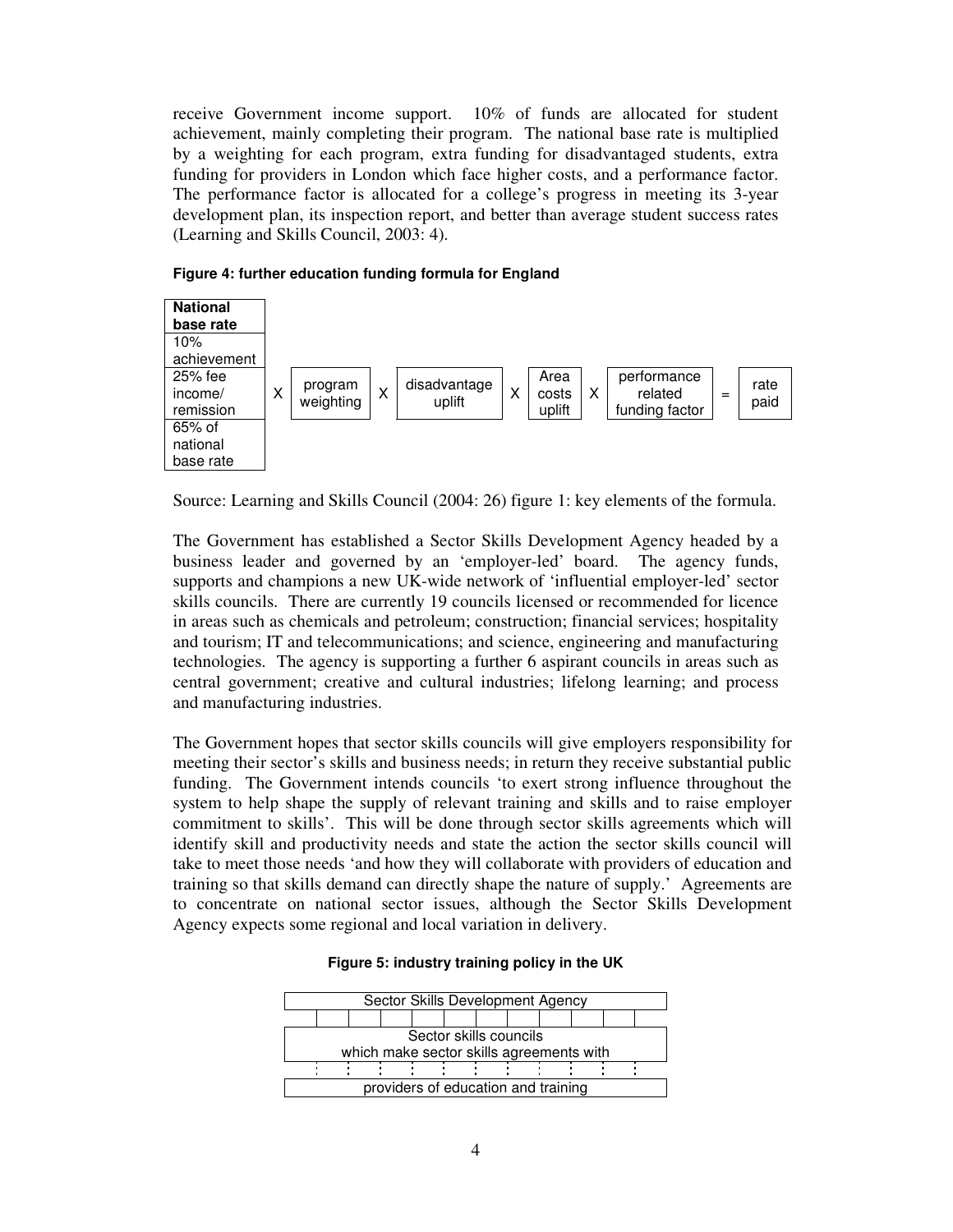There are currently some 3,500 entry level vocational qualifications in England (Department for Education and Skills, 2005: 46), most accredited and in many cases examined by various business and occupational groups and other bodies such as the Associated Examining Board, Business & Technology Education Council, City Guild London Institutes, Joint Matriculation Board and the University of London Examinations & Assessment Council. The Government plans to rationalise these qualifications into diplomas at levels 1 (foundation), 2 (general certificate of secondary education) and 3 (advanced). The diplomas will be available in a full range of 'lines of learning' covering all the main occupational sectors of the economy. English and maths will be included in every diploma but otherwise the Government says 'Crucially, we intend to put employers in the driving seat, so that they will have a key role in determining what the "lines of learning" should be and in deciding in detail what the diplomas should contain . . . because these qualifications will only have real value to young people if they are valued by employers' (Department for Education and Skills, 2005: 47). Interestingly, the Government adds that 'higher education institutions will also have an important role, because we need to be absolutely confident that a specialised level 3 diploma can be a good route to higher education (Department for Education and Skills, 2005: 47).

The diplomas for young people will 'fit very closely with the adult qualifications framework', the national qualifications framework for England, Wales and Northern Ireland. The 'national qualifications framework' is really the national vocational education qualifications framework, since it is separate from the framework for higher education qualifications. The national qualifications framework has 8 levels and is maintained by the Qualifications and Curriculum Authority which also accredits qualifications (Department for Education and Skills, 2003: 75). In November 2004 the authority released a public consultation on a new framework which would support credit accumulation and transfer (QCA, 2004).

Major issues in England are skills shortages which the Learning and Skills Council reports are suffered by 8% of establishments, and skills gaps, where employees are 'less than fully proficient in their job'. 23% of establishments in England report skill gaps for 6% of employees – around 1,070,000 workers whose skills need to be improved to meet the organisation's current objectives (Campbell & Giles, 2003: 8).

In its skills strategy (Department for Education and Skills, 2003: 13) the Government exempted from tuition fees students who do not have a good foundation of employability skills who undertake level 2 qualifications, which are the same level as the general certificate of secondary education or year 10-11 of secondary education. The Learning and Skills Council is also making 'a significant redistribution in the mix of provision from "other provision" to provision leading to a full level 2 qualification' (Learning and Skills Council, 2004: 3).

The council is also disciplining and restricting franchising, which has been notoriously abused. The council (2004: 3-4) says that 'there needs to be a rigorous approach adopted in determining the scale of franchising, sub-contracting and partnership arrangements in all areas' and that the 'maximum level of franchising, subcontracting and partnerships [is] to be normally no greater than 5 per cent of total income of a college by the end of 2005/06'. However, the Learning and Skills Council (2004: 39) 'recognises the importance of Access to Higher Education (HE)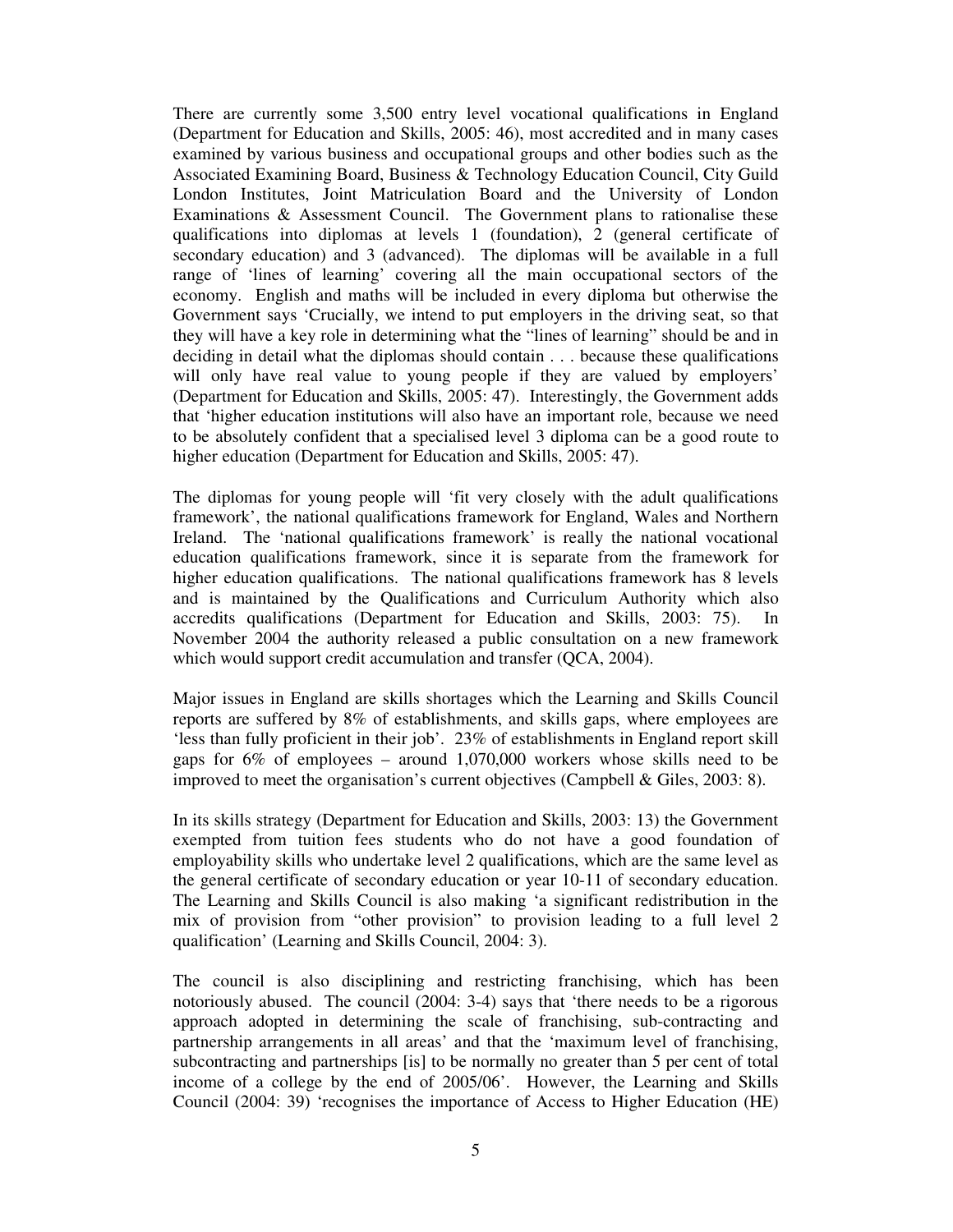provision as an alternative progression route into HE for adult learners. Credit based "Access to HE" certificates are also important in the context of the commitment to the development of a credit framework for adults. The LSC is therefore keen to ensure that, through appropriate planning, sufficient funding is made available to prevent a decline in this provision'.

## **Australia**

In its 2004 federal election platform the Coalition (2004b) promised to 'revolutionise vocational education and training through a \$289 million investment over four years to establish 24 Australian Technical Colleges promoting pride and excellence in the teaching and acquiring of trade and craft skills at the secondary school level'. The colleges will 'provide tuition for up to 7,200 students', so on average each college would have 300 students and an annual grant of \$6.13 million. The Coalition says that it will fund students at a rate 'consistent with' the funding rate for schools. Each college will specialise in a particular trade, but will offer at least 4 trades including engineering, vehicles, construction, electrical, and commercial cookery. In addition to trade skills the schools will offer a common curriculum at years 11 and 12 levels 'to incorporate' English, science, mathematics, information technology skills, employability skills and small business skills. Each college will be linked with, and endorsed by, industry. The colleges will be chaired by industry and include parent and community representation on their boards.

The Australian technical colleges are not significant for their size or amount of funding – they will be less than 0.4% of total publicly funded vocational education and training enrolments, 3% of total Commonwealth and State funding and 12% of Commonwealth funding of vocational education and training. Rather, they are significant for establishing a direct funding line to colleges, bypassing the States and Territories which have hitherto funded and directed all vocational education and training.



### **Figure 6: funding reporting line for vocational education and training in Australia**

On 22 October 2004 the prime minister (Howard, 2004) announced that 'From July 2005 the Australian National Training Authority will be abolished and its responsibilities taken into the department, bringing about significant administrative savings. A Ministerial Council on Vocational Education will be established to ensure continued harmonisation of a national system of standards, assessment and accreditation, with goals agreed in a Commonwealth-State funding agreement.' On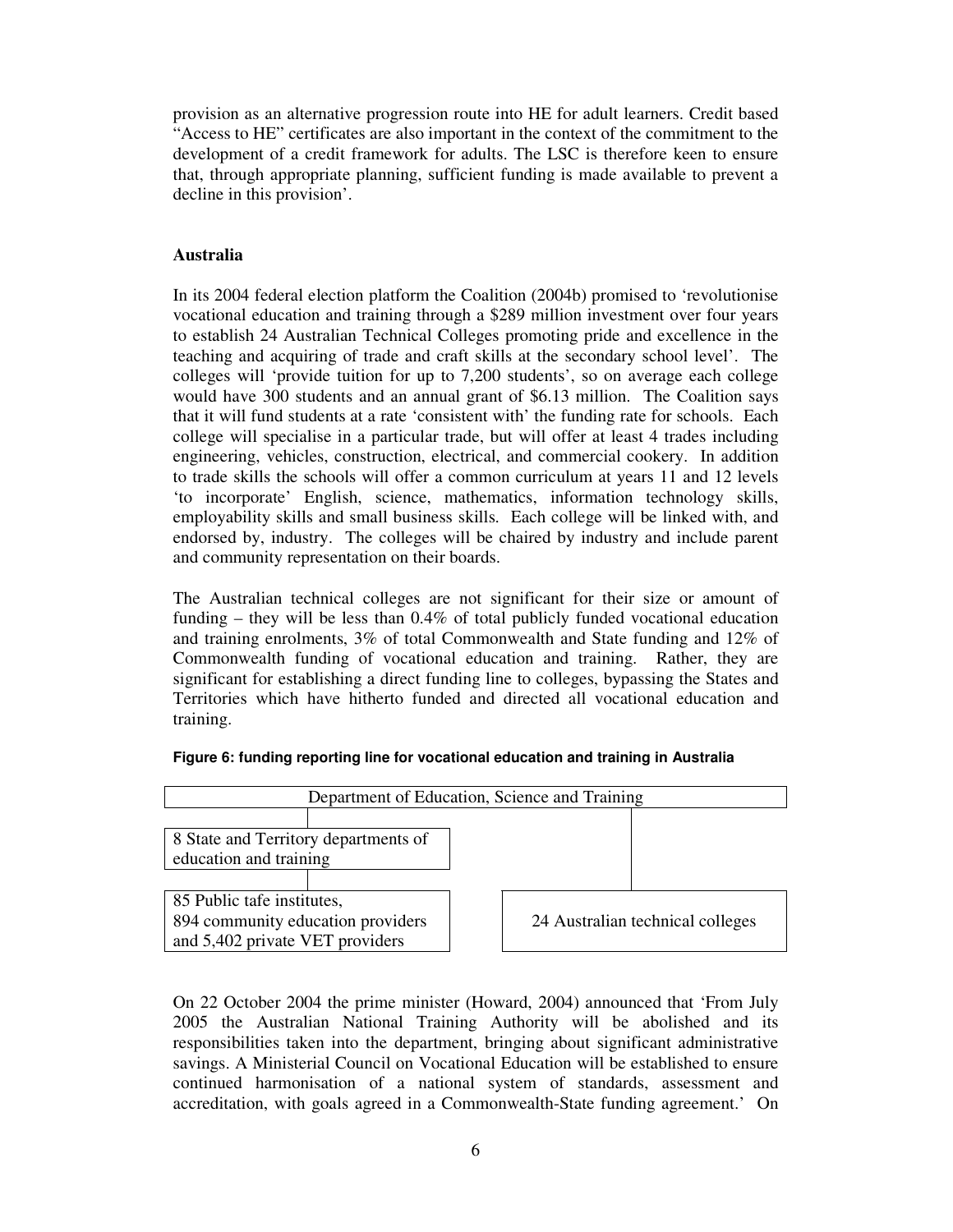18 February 2005 the Minister for Vocational and Technical Education Gary Hardgrave released *Skilling Australia – new directions for vocational education and training* which was written by the Department of Education, Science and Training (DEST, 2005). While the paper sets out options for the new arrangements, the Commonwealth's broad direction is reasonably clear.

There will be a ministerial council on vocational education comprising State and Territory ministers responsible for training and both the Commonwealth Minister for Education, Science and Training and the Minister for Vocational and Technical Education. The ministerial council will be advised by a national business and industry advisory group which, the directions paper speculates, might be supplemented by a national industry-government training round table which would bring together government and a wider range of industry sectors and business enterprises to discuss education and training. The ministerial council will be advised and its decisions implemented by a national senior officials committee comprising the chief executive officers of the Australian Government and State and Territory training departments. As with the current arrangements, most of the management and provision of vocational education will be the responsibility of the 7 State and Territory governments.





The Coalition's election platform (2004a: 2) also proposed to establish an Australian institute for trade skill excellence to 'provide industry endorsement of qualifications provided by private and public training providers, including TAFE, identifying excellence and the "preferred providers" of high quality and industry-relevant training'. However, the institute is not part of the regulatory framework (DEST, 2005: 18) and so is not included in the figure below. Qualifications in the form of training packages will continue to be developed by the 9 declared industry skills councils and offered by registered training organisations, of which there are about 4,000. Qualifications and providers will continue to be accredited and registered by State and Territory bodies applying standards and broad procedures adopted by the ministerial council on vocational education. However, the Commonwealth proposes to establish a national vocational education and training quality agency to audit provision and publish its reports, and which might in time manage national accreditation and registration. The ministerial council would be advised on standards and quality assurance either by the national VET quality agency or a national skills agency comprising representatives from business, industry, States, the Australian Government, the Australian Council of Trade Unions and an equity representative.

#### **Figure 8: accreditation and quality assurance reporting line for vocational education and training in Australia**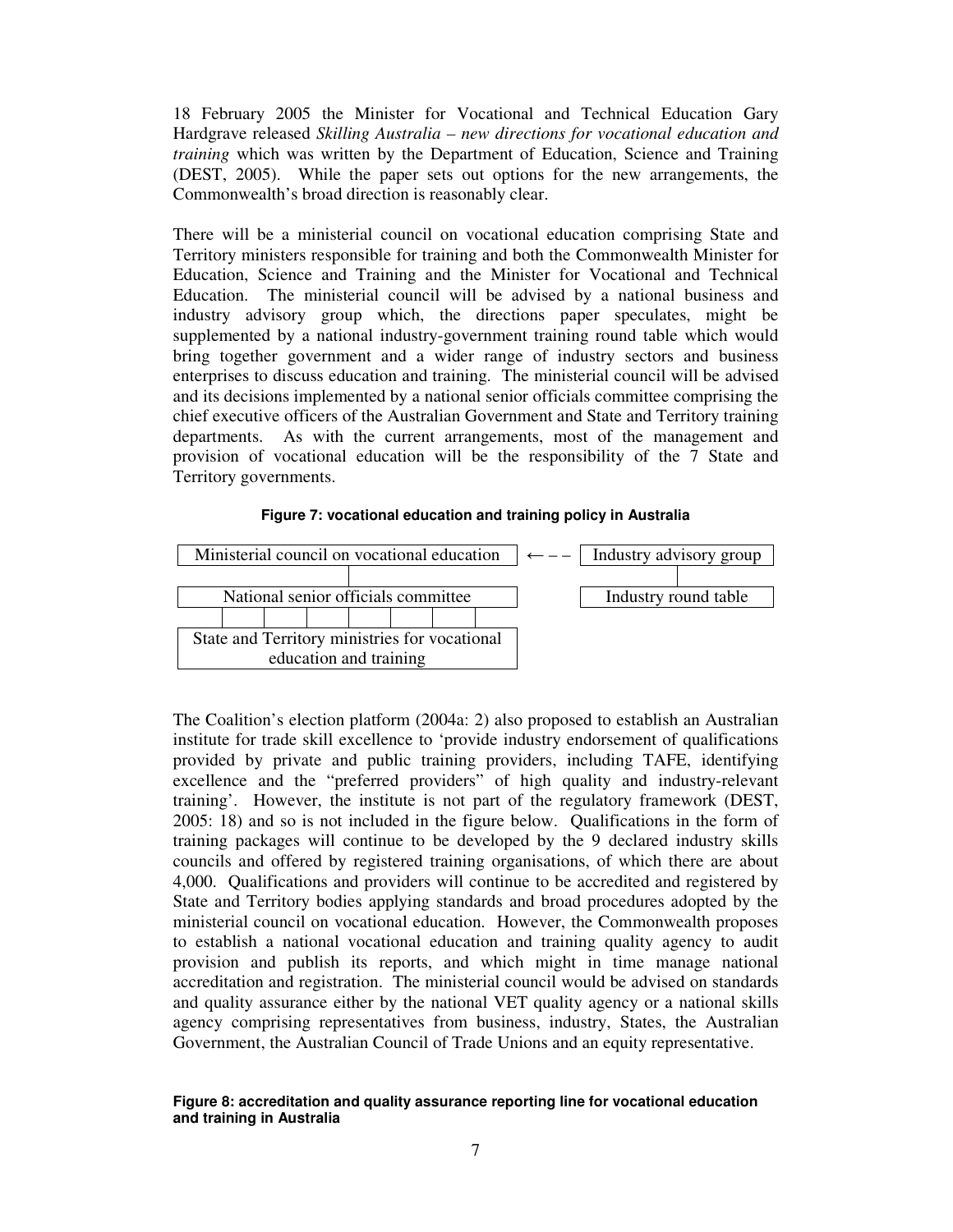

Although data collection is not part of the core of vocational education – learning and teaching – it is central to policy analysis and research in vocational education, so it is worth noting the department's proposals to improve the accuracy, reliability and to broaden the scope of data collection. The department proposes to introduce end-date reporting so that enrolments are counted only on completion to avoid double-counting and inflated figures. This department proposes to collect private vocational education and training effort, thus filling a longstanding gap in vocational education data collection in Australia (and in many other countries) (DEST, 2005: 15). The department also proposes to publish each registered training organisation's scope of provision, enrolments, module and qualification completion rates, graduate employment rates, student and employer satisfaction rates, and audits (DEST, 2005: 26). This would be a very considerable improvement in the data available on Australian vocational education, which is more secretive than higher education.

### **Discussion**

Both the Australian and British governments state emphatically and repeatedly that vocational education should be 'industry-led'. In England 'industry-led' seems to mean that the Government is giving employers more influence in shaping vocational education policy and more influence over its planning and the allocation of places to disciplines. In Australia 'industry' means employers – the Australian Government systematically excludes employees and their associations from most 'industry' bodies. The Australian Coalition's election policy proposed that an Australian institute for trade skill excellence comprising employers would operate what would have effectively been a separate accreditation system parallel with the existing accreditation system. The Department of Education, Science and Training's directions paper also shows 'industry leadership and engagement' very prominently on its chart of the new arrangements it proposes (DEST, 2005: 3). However, the arrangements proposed by the department would give employers an advisory role only in a system run by Commonwealth and State ministers and their officials.

Skills shortages are a prominent issue in Australia and England, and gaps in skills of current employees are also an issue in England. In both countries the Government's solution seems to be to give employers more influence over the vocational education funded by Government and provided by public institutions. However, the mechanisms for giving employers more influence are different: in England it is through sector planning bodies run by employers, while in Australia it is advisory bodies run by employers.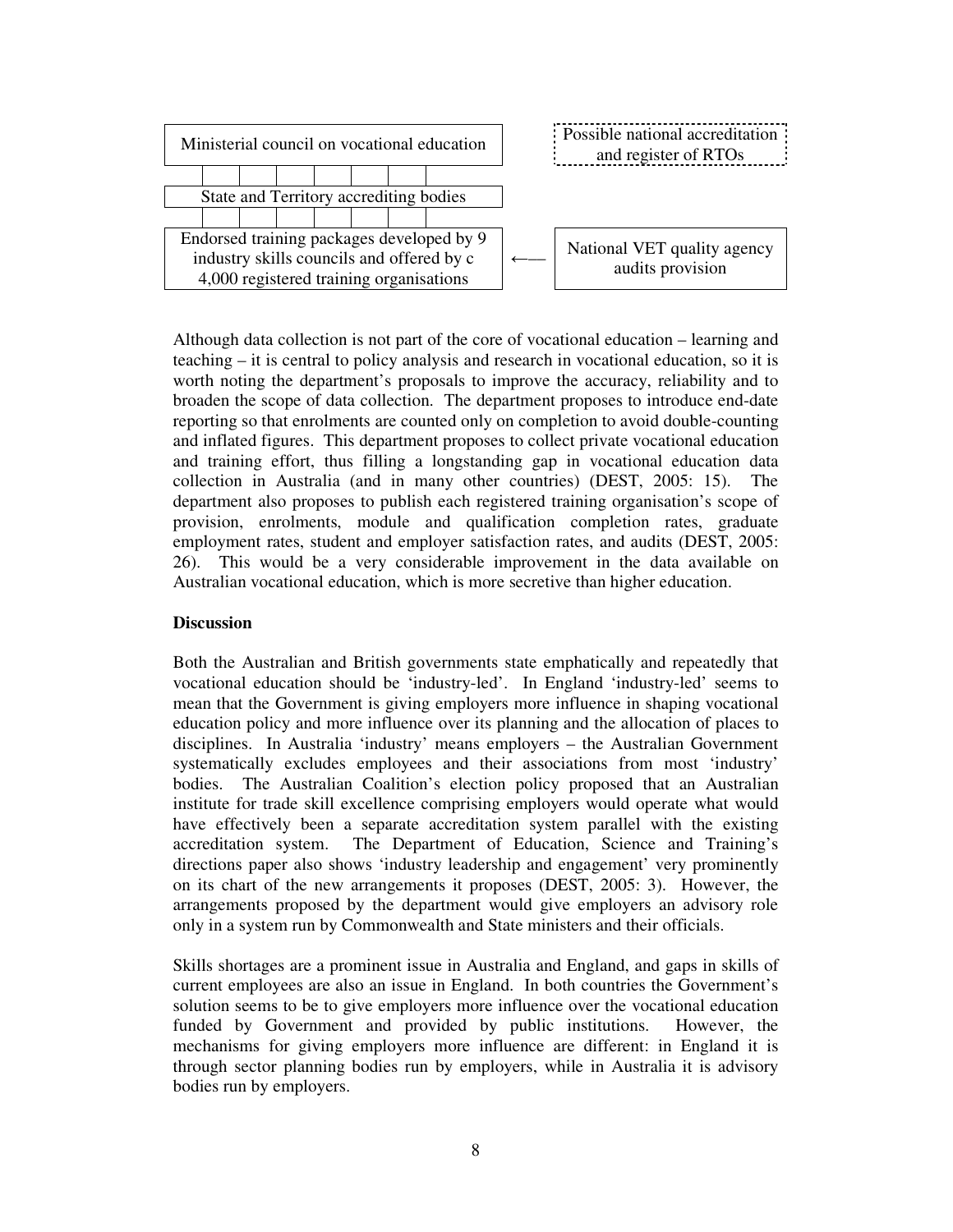Interestingly, no country is seeking to fill skill shortages or give employers more influence over vocational education by increasing market mechanisms. No country is contemplating increasing fees charged for vocational education, increasing subsidies for private vocational education, or even introducing vouchers. This is in contrast with higher education, which all countries have marketised by increasing fees, giving providers flexibility in the fees they charge and in Aotearoa New Zealand and Australia, by subsidising the expansion of private providers.

## **References**

- COALITION (2004a) 'Institute for trade skill excellence', *The Howard government election 2004 policy,* http://www.liberal.org.au/2004\_policy/ACFABF1.pdf
- COALITION (2004b) 'Australian technical colleges', *The Howard government election 2004 policy,*

http://www.liberal.org.au/2004\_policy/Sept26\_Australian\_Technical\_Colleges.pdf DEPARTMENT OF EDUCATION, SCIENCE AND TRAINING (DEST) (2005) *Skilling Australia – new directions for vocational education and training*,

http://www.dest.gov.au/ty/skilling\_au/

DEPARTMENT FOR EDUCATION AND SKILLS (2003) *Skills strategy: 21st century skills. Realising our potential: individuals, employers, nation,*

http://www.dfes.gov.uk/skillsstrategy/\_pdfs/whitePaper\_PDFID4.pdf

DEPARTMENT FOR EDUCATION AND SKILLS (2005) *14-19 education and skills – white paper,* http://www.dfes.gov.uk/publications/14-19educationandskills/

HOWARD, JOHN (2004) 'Fourth Howard ministry', *Media releases*,

http://www.pm.gov.au/news/media\_releases/media\_Release1134.html

- LEARNING AND SKILLS COUNCIL (no date) *Purpose and structure*, http://www.lsc.gov.uk/National/Corporate/AbouttheLSC/PurposeandStructure/default .htm, accessed 5 Dec 04
- LEARNING AND SKILLS COUNCIL (2003) *Circular 03/16, Success for all: recognising and rewarding excellence in colleges and other providers of further education – arrangements for premium rate funding*,

http://www.lsc.gov.uk/National/Documents/Series/Circulars/SuccessforAllArrangem entsforpremiumratefunding.htm

LEARNING AND SKILLS COUNCIL (2004) *Funding guidance for further education in 2003/04*,

http://www.lsc.gov.uk/NR/rdonlyres/e6ovfisic5qwg6nc4wpuasva5k6ubzwzwjknfwyj xtf2tm7lyjixjg6qvoe76igkvtpppgyvgluf2h/FundingGuidance04.pdf

- MINISTRY OF EDUCATION TE THUHU O TE MTAURANGA (2002a) *Excellence, relevance and access: an introduction to the new tertiary education system*, http://www.minedu.govt.nz/web/downloadable/dl7188\_v1/excellence-art.pdf
- MINISTRY OF EDUCATION TE THUHU O TE MTAURANGA (2002b) *Tertiary education strategy 2002/07,*

http://www.tec.govt.nz/downloads/a2z\_publications/tertiaryeducationstrategy-2002- 2007.pdf

MINISTRY OF EDUCATION TE TAHUHU O TE MATAURANGA (2003a) 'A review of the 2002/2003 education year', *Report of the Ministry of Education for the year ended 30 June 2003*,

http://www.minedu.govt.nz/index.cfm?layout=document&documentid=8939&data=l  $&$ goto=00-03